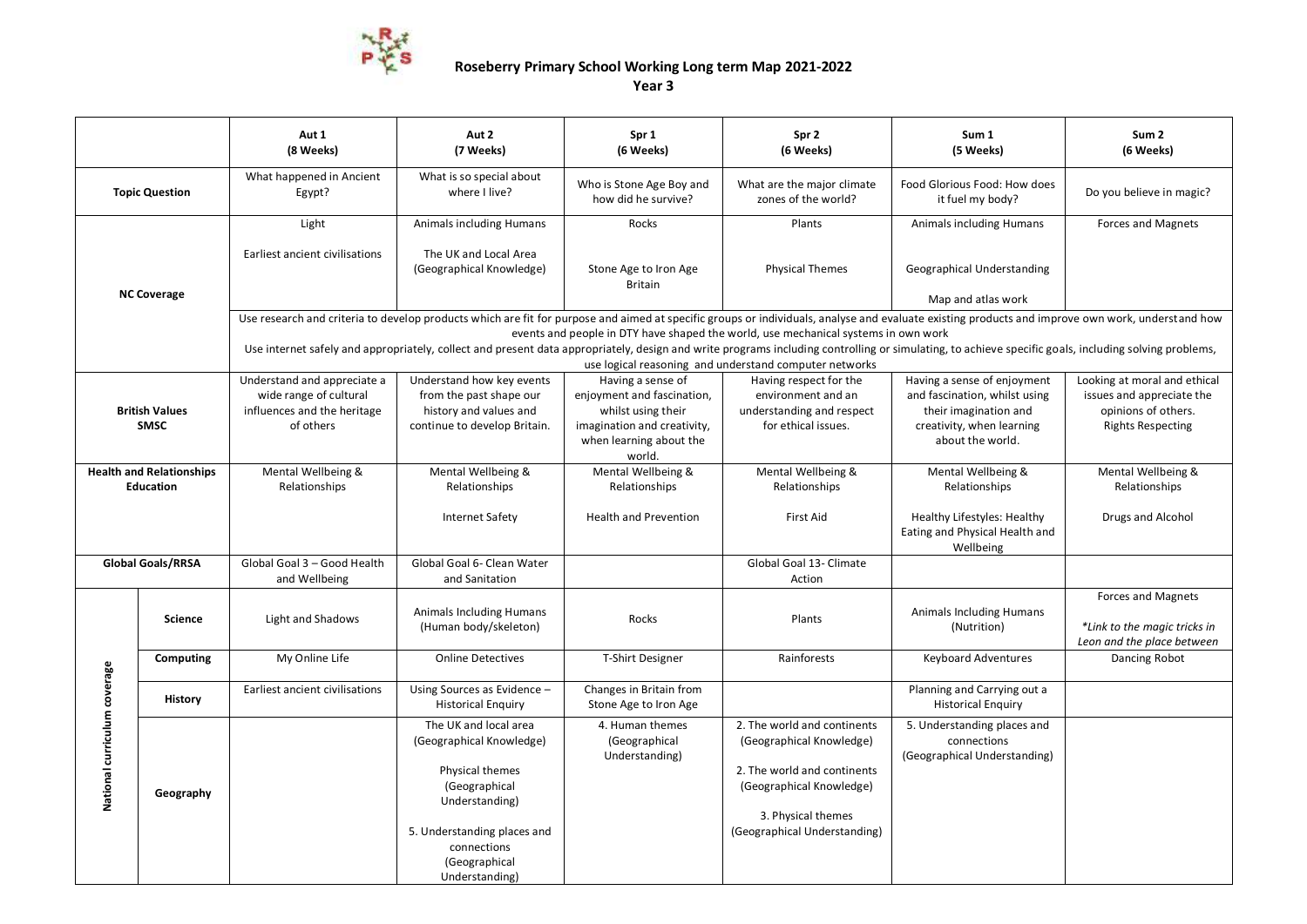|                                                                                 |           |                                                                                                                                        | 6. Map and atlas work<br>(Geographical Skills)                                                        |                                                                   |                                                                                             |                                                                                         |                                                                                                                              |
|---------------------------------------------------------------------------------|-----------|----------------------------------------------------------------------------------------------------------------------------------------|-------------------------------------------------------------------------------------------------------|-------------------------------------------------------------------|---------------------------------------------------------------------------------------------|-----------------------------------------------------------------------------------------|------------------------------------------------------------------------------------------------------------------------------|
|                                                                                 |           | <b>Suggested Artists:</b><br>3D: Arp                                                                                                   | Suggested Artists:<br>Painting: Rothko                                                                | Suggested Artists:<br>Drawing: Hopper                             | <b>Textiles and Textures</b>                                                                | <b>Suggested Artists:</b><br>Painting: O'Keefe                                          | <b>Suggested Artists:</b><br>Printing: Morris<br>Drawing                                                                     |
|                                                                                 | Art       | 3D Work                                                                                                                                | Painting                                                                                              | Drawing                                                           | Art through Technology                                                                      | Painting<br>*Transfer skills to artwork of<br>food                                      | Print making                                                                                                                 |
|                                                                                 |           | Design                                                                                                                                 | Design                                                                                                | Textiles                                                          |                                                                                             | Food/Cooking                                                                            | Evaluate                                                                                                                     |
|                                                                                 | <b>DT</b> | Generate, develop, model<br>and communicate their ideas<br>through discussion,<br>annotated sketches, cross-<br>sectional and exploded | Making - Select from and use<br>a wider range of tools and<br>equipment to perform<br>practical tasks |                                                                   |                                                                                             |                                                                                         | Understand and use<br>mechanical systems in their<br>products [for example, gears,<br>pulleys, cams, levers and<br>linkages] |
|                                                                                 |           | diagrams, prototypes,<br>pattern pieces and computer-<br>aided design                                                                  |                                                                                                       |                                                                   |                                                                                             |                                                                                         | *Link to the mechanical toys<br>in Leon and the place<br>between                                                             |
|                                                                                 | Music     | Responding and Reviewing<br>(Appraising)                                                                                               | Controlling Sounds Through<br>Singing and Playing<br>(Performing)                                     | Improve and compose<br>music                                      | Creating and Developing<br><b>Musical Ideas</b><br>(Composing)                              | Listening and Applying Knowledge and Understanding<br>(Musical Dimensions and Notation) |                                                                                                                              |
|                                                                                 | <b>PE</b> | <b>Core Fitness</b><br>Travelling and movements                                                                                        | Dance<br>Body movements and<br>travelling                                                             | <b>Ball Skills</b><br>Throwing and catching                       | <b>Invasion Games</b>                                                                       | <b>Striking and Fielding</b>                                                            | <b>Athletics</b>                                                                                                             |
|                                                                                 | <b>RE</b> | Judaism<br><b>Believing and Belonging</b>                                                                                              | <b>Festivals/Beliefs and</b><br><b>Practices</b><br>Why is Christmas a winter<br>festival?            | Places of Worship What<br>is a Mosque For?                        | <b>Festivals/Beliefs and</b><br><b>Practices</b><br>Why is Easter a Spring<br>Festival?     |                                                                                         | Why did monks copy the Gospels by hand?                                                                                      |
| <b>Visits, Visitors and</b><br>Enrichment                                       |           | End of Term Treat:<br>Let's travel back in time to<br>Ancient Egypt                                                                    | <b>Tees Barrage</b>                                                                                   | Visitor                                                           | Durham Botanical Gardens                                                                    | Italian Restaurant                                                                      |                                                                                                                              |
| <b>Writing (Genre Coverage)</b>                                                 |           | <b>Descriptive Writing</b><br><b>Fairy Tales</b><br><b>Story Writing (including</b><br>planning)<br>Recount                            | Letter<br>Persuasive Brochure/Leaflets                                                                | Myths and Legends<br><b>Story Writing (including</b><br>planning) | Poetry (Shape poems)<br><b>Diary Entries</b><br>*Fact Files<br>*Link to Greta Thunberg book | Playscripts<br>*Recipes<br>*Reviews<br>*Link to Midnight Feasts: Tasty<br>poems         | *Comic Strips<br>*Reviews<br>*Interviews<br>*Link to Leon and the place<br>between                                           |
|                                                                                 |           |                                                                                                                                        |                                                                                                       |                                                                   | The BFG (Novel)                                                                             |                                                                                         |                                                                                                                              |
|                                                                                 |           | Flat Stanley and the Great<br><b>Egyptian Grave Robbery</b><br>(Narrative)                                                             | Iron Man (Novel)                                                                                      | Stone Age Non-Fiction<br>Books (Reference book)                   | Greta Thunberg - Little                                                                     | Midnight Feasts: Tasty poems<br>chosen by A.F. Harrold                                  | Share a range of fairy stories<br>(Fairy tale)                                                                               |
| <b>Bespoke Books</b><br>(Linked to the Reading<br><b>Progression Framework)</b> |           | Jack and the Beanstalk (Fairy<br>tale - revisited after the<br>children have read it in                                                |                                                                                                       |                                                                   | People, BIG DREAMS: Maria<br>Isabel Sanchez Vegara<br>(Reference book)                      | (Poems)                                                                                 | -Sleeping Beauty<br>- Diamonds and Toads<br>-Dick Whittington                                                                |
|                                                                                 |           |                                                                                                                                        |                                                                                                       |                                                                   | Young Writers: My Amazing                                                                   |                                                                                         |                                                                                                                              |